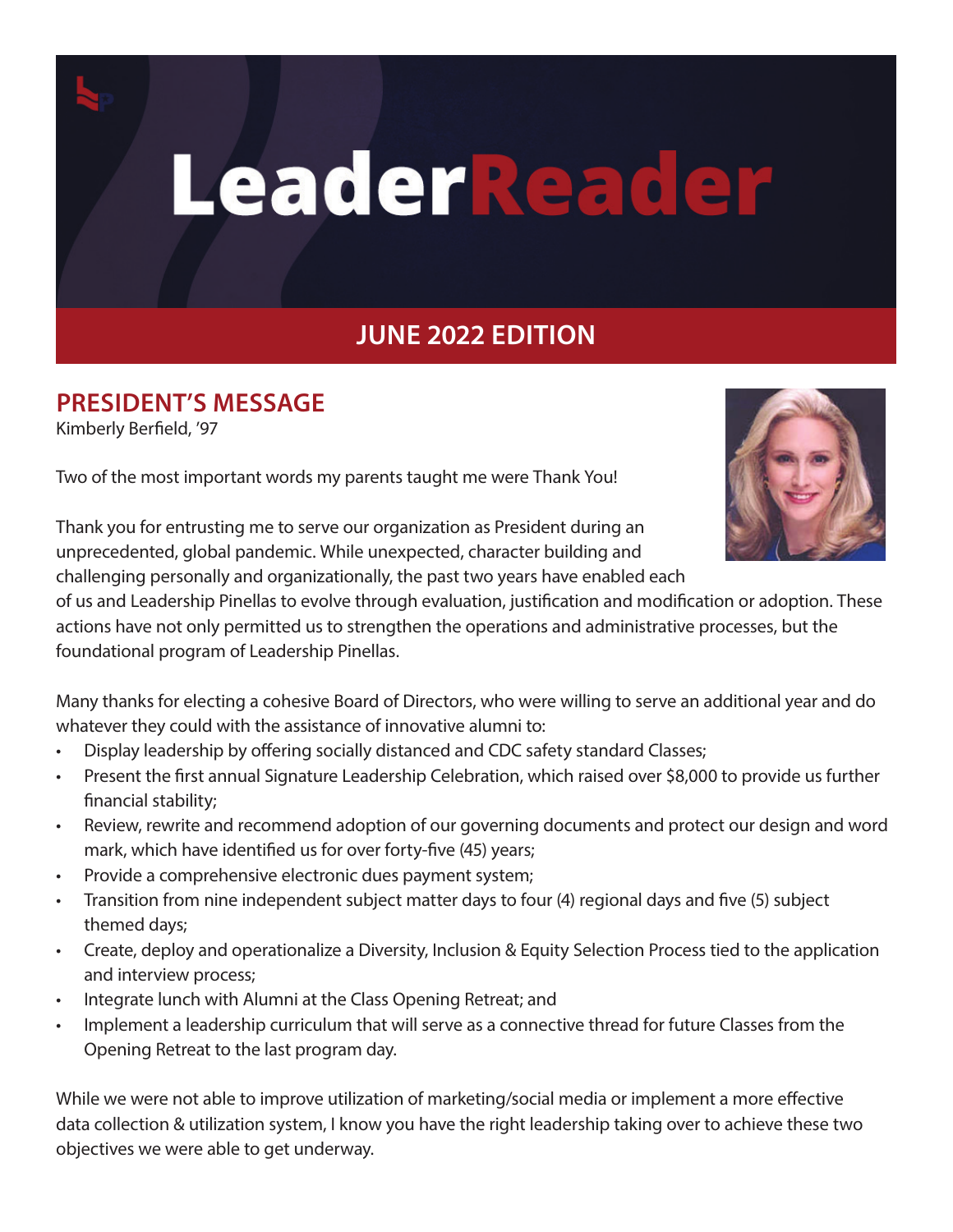In short, thank you for an incredibly challenging leadership development opportunity. This experience has not only enriched my life through new friendships, but by challenging me to develop new leadership skills and business acumen.

All the best to our 2023 Board of Directors and I will look forward to seeing you in the years to come.

Loyally, Kb



## **ANNUAL DINNER / GRADUATION**

The Leadership Pinellas year ended on May 18th with the Annual Dinner and Graduation of the Class of 2022. Thank you to alumni Randy Loos for "hosting" LP at The Pelican Golf Club in Belleair for this wonderful evening.

The evening included our newest Deborah Vincent Distinguished Alumni Award recipient, Jan Tracy '96. Jan's dedication to Leadership Pinellas and her community were among her attributes recognized in awarding her this honor.

The Class of 2022 was welcomed into alumni status at the event. These members have already stepped up to get involved in the coming year. They were a small class, but Leadership Pinellas can expect big things from them.

And, alumni approved the newly updated Bylaws. All alumni received a copy of this document prior to the Annual Meeting, and a copy will be available on the alumni section of the website soon.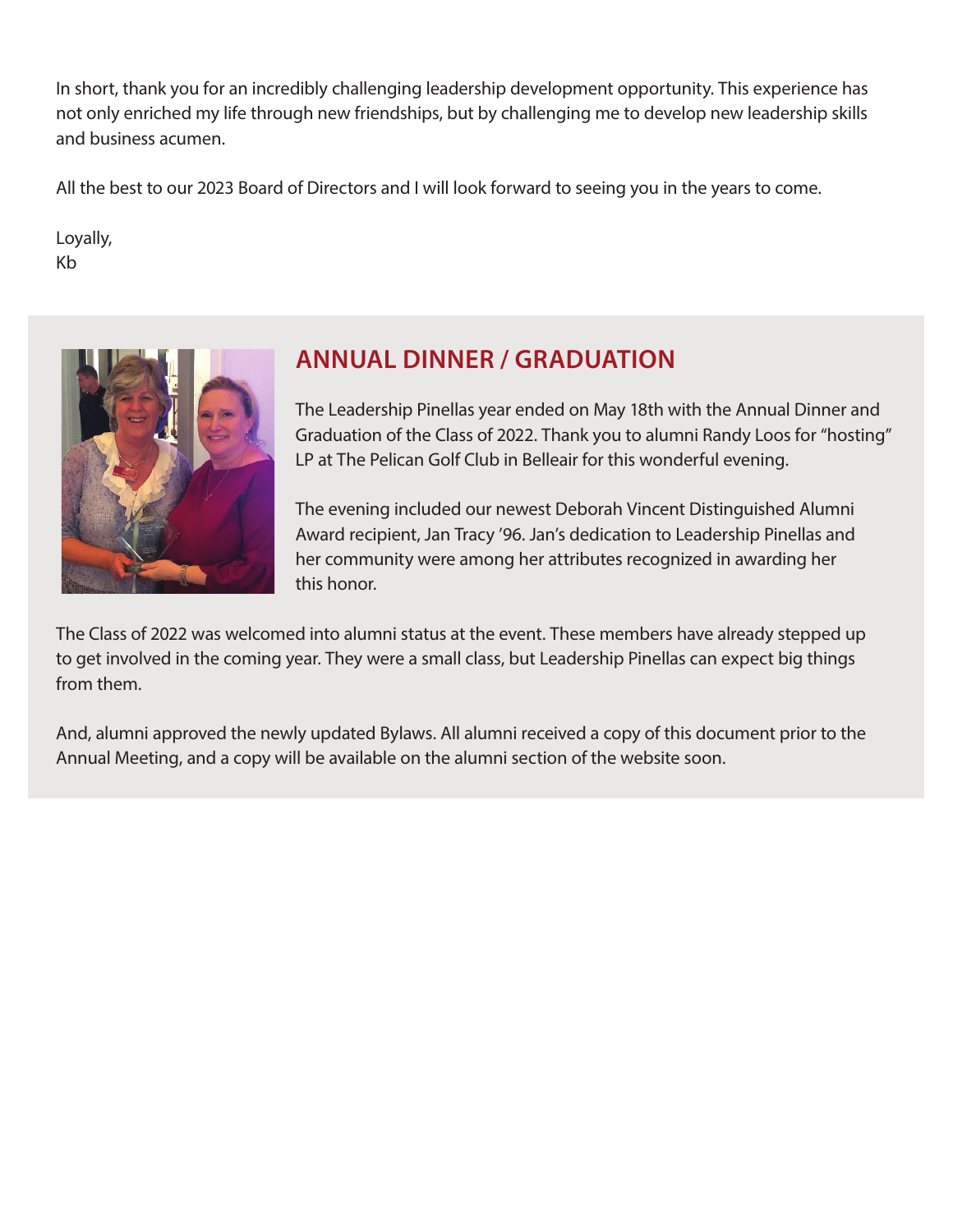#### **NEW BOARD INSTALLED**

**Ted Frantzis '77 installed the new Leadership Pinellas board of directors at the Annual Dinner. Please welcome these alumni and support them in their roles to lead LP into the future.**

**Ricky Butler '15** President

**Matthew Campbell '15** President Elect

> **Katie Gannon '21 Secretary**

**Jeremy Harmon '20 Treasurer** 

**Cyndi Raskin Schmitt '16** Director – 3 Year Term

**Karen Skiratko '07** Director – 3 Year Term

**Rebecca Watson '19** Director – 3 Year Term

**David Oak '18** Director – 2 Year Term

**Andrew Salzman '19** Director – 2 Year Term

**Beth Tasis '20** Director – 2 Year Term

**Wendy Barmore '16** Director – 1 Year Term

**Allie Chandler '18** Director – 1 Year Term

**Sally McLane Evans '15** Director – 1 Year Term

**Kamran Malik '22** New Alumni Director

**Kimberly Berfield '97** Immediate Past President

## **YOUTH LEADERSHIP GRADUATION**

YLP held its graduation event on May 4th at Ruth Eckerd Hall. The program had 38 students from 15 different schools in Pinellas County. Thank you to Brian Siracusa '14, Randy Nilsson '14, Nate Cocco '19, and Kevin Kenny '18 who put together a great year full of leadership, learning and fun for these students.